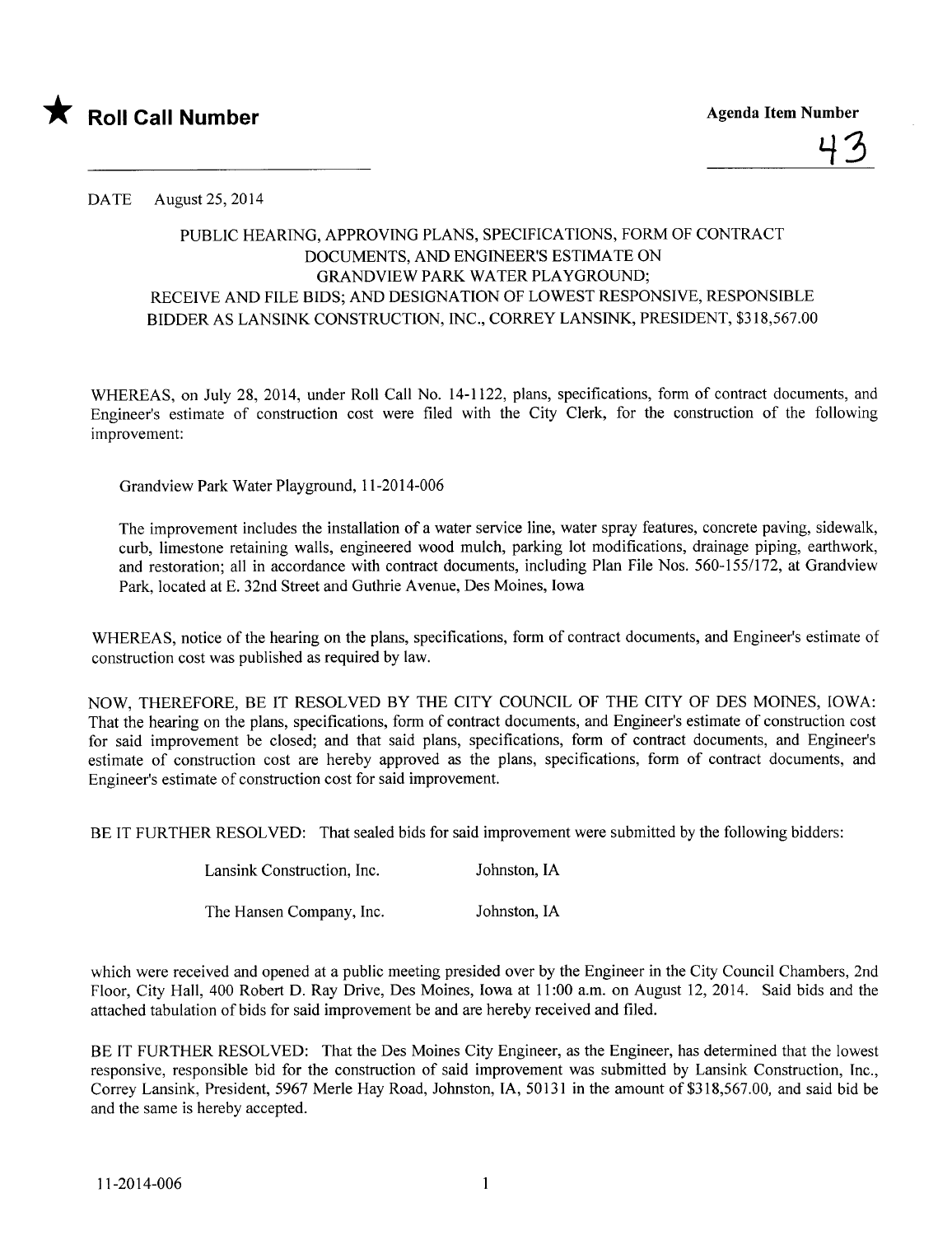

DATE August 25, 2014

BE IT FURTHER RESOLVED: That the bid security of the unsuccessful bidders be and is hereby authorized and directed to be returned.

BE IT FURTHER RESOLVED: That the Engineer is hereby directed to secure execution by the lowest responsible, responsive Bidder and its surety of the contract documents in the form heretofore approved by this Council; that the Engineer is directed to thereafter present said contract documents to this Council for approval and authorization to the Mayor to sign; and that no contract shall be deemed to exist between the City of Des Moines and said Bidder until said contract has been executed by the Bidder, and shall have been approved by this Council and executed by the Mayor and attested to by the City Clerk.

BE IT FURTHER RESOLVED: That the City Council hereby authorizes the necessary road closures for the Project.

(City Council Communication Number  $/4/408$  attached.)

Moved by to adopt.

FORM APPROVED:

hunder the VED.

Kathleen Vanderpool Deputy City Attorney

FUNDS AVAILABLE

D-Ritt

Dan E. Ritter Interim Des Moines Finance Director

Funding Source: 2014-2015 CIP, Page Park - 19, Wading Pool Improvements, PK034, G. O. Bonds, Being:  $$140,874.50$ ; with \$27,692.50 for ADA improvements, Page Building  $-4$ , ADA Modifications, BL042, G. O. Bonds; and the remaining funding of\$150,000 being transferred from Page Park - 17, PKS153, Swimming Pools and Aquatic Infrastructure, G.O. Bonds

| <b>COUNCIL ACTION</b> | <b>YEAS</b> | <b>NAYS</b> | <b>PASS</b> | <b>ABSENT</b>   |
|-----------------------|-------------|-------------|-------------|-----------------|
| <b>COWNIE</b>         |             |             |             |                 |
| <b>COLEMAN</b>        |             |             |             |                 |
| <b>GATTO</b>          |             |             |             |                 |
| <b>GRAY</b>           |             |             |             |                 |
| <b>HENSLEY</b>        |             |             |             |                 |
| <b>MAHAFFEY</b>       |             |             |             |                 |
| <b>MOORE</b>          |             |             |             |                 |
| <b>TOTAL</b>          |             |             |             |                 |
| <b>MOTION CARRIED</b> |             |             |             | <b>APPROVED</b> |

## **CERTIFICATE**

I, DIANE RAUH, City Clerk of said City hereby certify that at a meeting of the City Council of said City of Des Moines, held on the above date, among other proceedings the above was adopted.

IN WITNESS WHEREOF, I have hereunto set my hand and affixed my seal the day and year first above written.

City Clerk